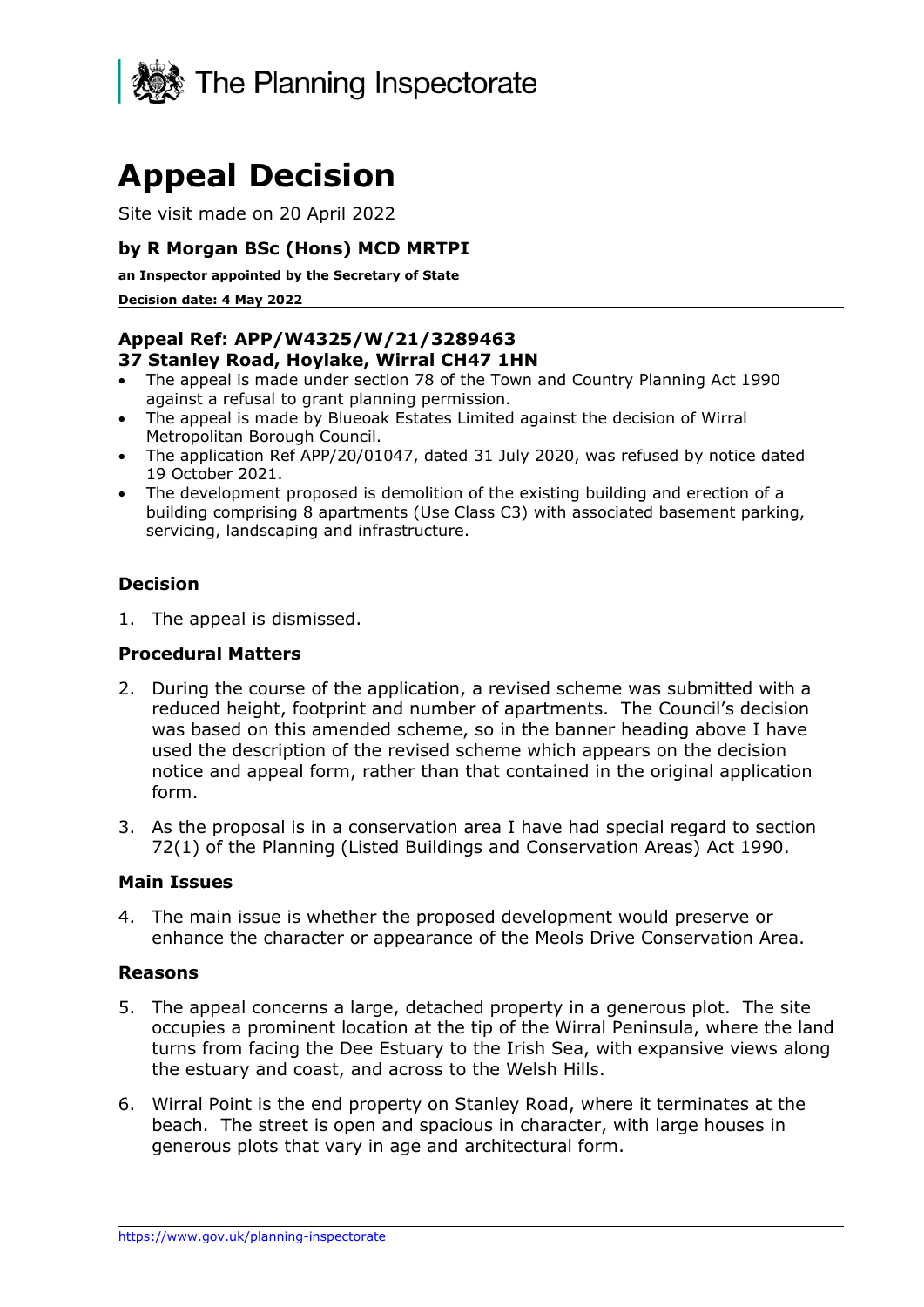- 7. The site is within the Meols Drive Conservation Area (MDCA), which is centred around the prestigious Royal Liverpool Golf Course, and the high quality suburban housing which surrounds it. Properties within the MDCA date to the late Victorian, Edwardian and mid war periods. They were built to house affluent people wishing to escape from the cities to the clean air and spaciousness of the coastal resort of Hoylake. The houses along the southern side of Stanley Road within the MDCA date to the early twentieth century, and display features reminiscent of the 'Arts and Crafts' style, which was fashionable at the time. The appeal property is situated at the end of this group, and is directly opposite the imposing and attractive Red Rocks house, now a nursing home, which has features which are typical of that style.
- 8. The Conservation Area Appraisal (CAA) identifies Stanley Road as a distinct character zone within the MDCA, noting its open, extensive views across the Golf Course and the fine group of high quality, large detached houses along the southern side of the street. Having been produced in 2004, the CAA is now somewhat dated, and there will inevitably have been change within the wider area since then, including along the northern section of Stanley Road which is more mixed in character. However, the houses which fall within the boundary of the MDCA appear relatively unaltered, and the descriptions of the Stanley Road character zone contained in the CAA remain valid and applicable.
- 9. Wirral Point is a brick and render house which displays the classic forms of 1930's architecture, with an extensive multi-hipped roof with large and distinctive chimneys. The house retains a number of interesting features which are reminiscent of the Arts and Crafts movement, and the sandstone and brick detailing around the front door, chimney breasts and many of the ground floor windows demonstrate the quality of the building. Although simpler in form, and of less architectural merit than some of the other properties along this side of the street, the appeal property is of a style which is typical of this part of the MDCA.
- 10. On its own, the building therefore has value. It also contributes to the wider streetscene, forming part of a group of buildings which, although different in detailed design, share similarities in their form, massing, scale, as well as their siting within generous, landscaped plots. By virtue of its position at the end of the street, opposite Red Rocks Nursing Home, Wirral Point ties together these elements of the MDCA, contributing to the coherence of the group of buildings.
- 11. The appeal property is clearly visible from a number of vantage points, including when approaching along the shoreline from West Kirby. From here, Wirral Point reads as part of the wider group of houses along this section of Stanley Road which share similarities in style and roofscapes. Its headland position means that the appeal property makes an important contribution to the views into the conservation area, alongside the distinctive Red Rocks Nursing Home.
- 12. The style and quality of the appeal building, its landscaped setting and prominent location mean that the property makes a positive contribution to the significance of the conservation area. The proposed removal of the building would erode and dilute the integrity of the designated heritage asset, causing harm to the MDCA and the views into it.
- 13. Paragraph 200 of the National Planning Policy Framework (the Framework) requires that any harm to, or loss of, the significance of a designated heritage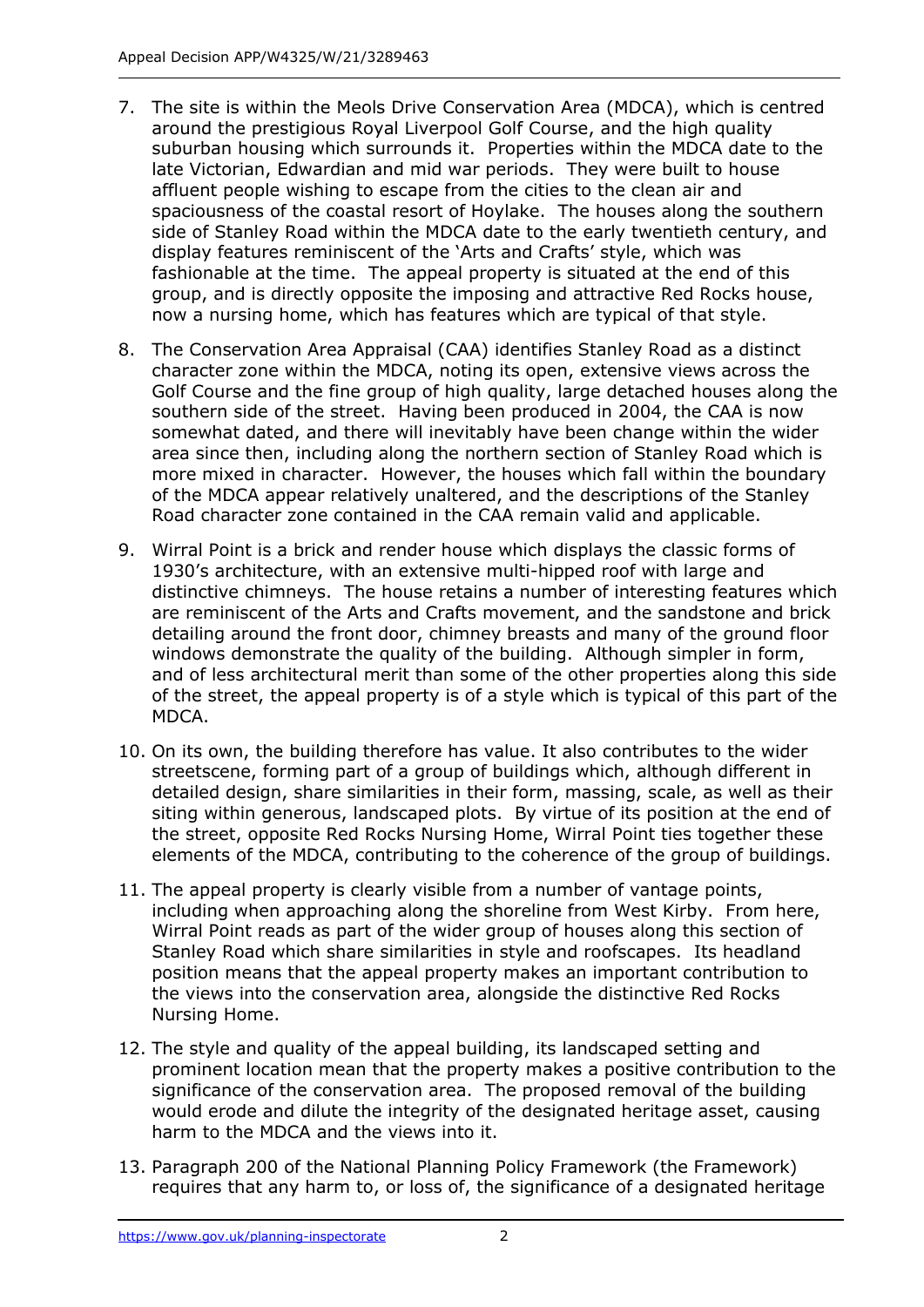asset should require clear and convincing justification. The house may be in need of refurbishment, but appears to be in reasonable condition with no obvious signs of significant deterioration or decline. No compelling explanation has been provided as to why demolition and replacement is the only option. Other large properties along this side of Stanley Road appear to be in use as single family homes, and it is unclear why the appeal property could not continue to exist as such. I note the appellants comment that it has been available for purchase as such, but no further information has been provided to support this claim.

- 14. The proposed apartments would no doubt provide desirable and attractive accommodation. Whilst I accept that such a contemporary scheme may be difficult to achieve through a conversion, it is for the appellant to explain why the existing building could not be converted into smaller units. In the absence of such information, the proposed demolition of the building and associated harm to the MDCA has not been adequately justified.
- 15. Framework paragraph 206 requires local authorities to look for opportunities for new development in conservation areas to enhance or better reveal their significance. I acknowledge that, in fully revising the scheme, the appellant has responded to concerns raised about the earlier design by the Council, previous Inspector and other interested parties. The replacement building has been designed so as to take its cues from the surrounding area, including the Red Rocks Nursing Home opposite.
- 16. The building now proposed is not of particular architectural merit, but it would respect the scale and massing of surrounding properties, with a footprint that would retain the existing spacious setting to the building. The large roof would incorporate prominent gables and chimney features which would break it up visually, and the proposed use of materials including red brick, terracotta roof tiles and sandstone, would respect the local context. The proposed use of the basement for parking would avoid the need for large areas of the external space to be given over to parking, increasing the space available for landscaping and amenity areas for residents.
- 17. Notwithstanding the merits of the proposed replacement, the existing building at Wirral Point contributes positively to the MDCA. Setting aside the existing security measures, which are temporary features, the property does not detract from the conservation area, and does not need to be removed to improve the appearance of the site. The proposed building may be reasonably attractive in its own right, but this does not justify removal of the existing building.
- 18. Furthermore, the proposed modern apartment building with extensive glazing would not better reveal the significance of the MDCA as an affluent suburb of high quality buildings from the late Victorian/early twentieth century. As such, the appeal scheme would not contribute to the objectives of Framework paragraph 206.
- 19. I conclude that the proposed scheme would result in harm to the MDCA. In the context of Framework paragraph 202 this harm would be less than substantial, and must be weighed against the public benefits, including securing its optimum viable use.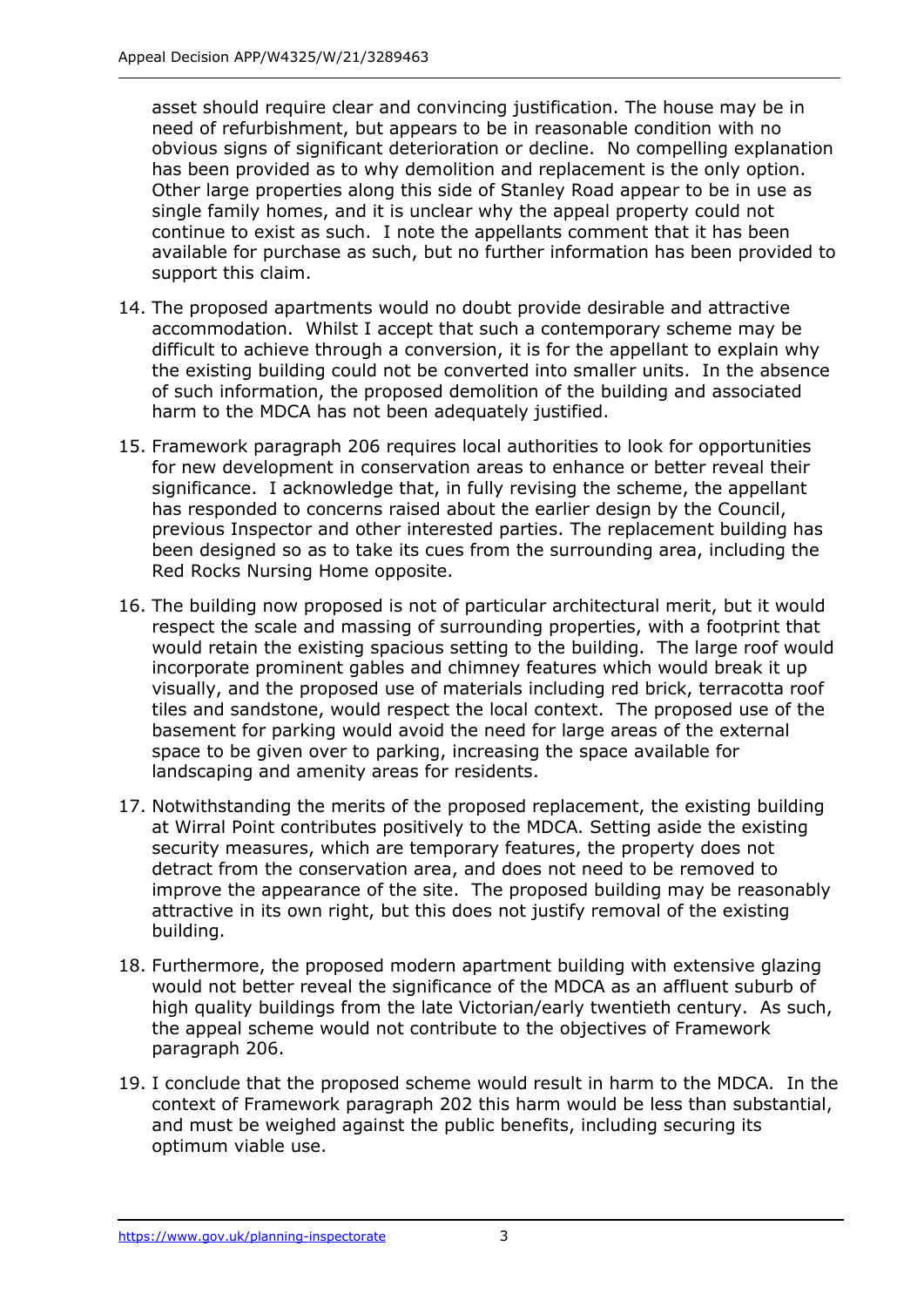- 20. By increasing the density of housing on the site, the proposed apartments would provide a more efficient use of land in an existing built up area. The scheme would provide a high quality of accommodation which would contribute to meeting local housing needs, in an area with an acknowledged shortfall, and could be built out fairly quickly. The units would be suitable for a range of users and would be designed to be accessible. The building would have a high standard of energy efficiency and the energy savings from the replacement dwelling would help to offset the loss of embodied carbon from the existing property.
- 21. These factors weigh in favour of the scheme, but are modest benefits. From the information provided, I have no reason to suppose that if the appeal were dismissed, the house would not be capable of remaining in use for its original purpose, as a family home. The public benefits would not, therefore, outweigh the irreversible harm to the character and appearance of the MDCA, to which I attach great weight.
- 22. I therefore conclude that the proposed development would not preserve or enhance the character or appearance of the MDCA. The proposal would conflict with Policy CH2 of the Wirral Unitary Development Plan 2000 (UDP). This sets out the need for new development within conservation areas to preserve or enhance the distinctive characteristics of the area, including important views into and out of it, and the character and setting or period buildings which make a positive contribution to appearance and the special character of the area. There is further conflict with Policy DI3 of the Hoylake Neighbourhood Plan 2016, which requires that proposals specify how they would conserve and enhance the significant of designated heritage assets.

#### **Other Matters**

- 23. The Council is unable to demonstrate a five-year supply of deliverable sites for housing, but the application of policies in the Framework that protect the historic environment provide a clear reason for refusal. As such, and having regard to footnote 7, the so called 'tilted balance' is not engaged and there is no need to assess against the provisions of Framework paragraph 11d)ii.
- 24. I note comments from interested parties that the proposed apartments would conflict with UDP Policy HS5, which precludes flatted developments in this part of Hoylake. However, this policy predates the Framework which, in paragraph 124, supports development that makes efficient use of land, taking into account the identified need for housing and the availability of land suitable for accommodating it. Given this more recent national guidance, less weight can be afforded to this policy.
- 25. The site is in a sensitive location with regard to ecology and is close to a number of designated sites, including the internationally important Dee Estuary. A Habitats Regulations Assessment has been submitted and I note the comments from consultees including Natural England. From the information provided, it appears that potential impacts on biodiversity could be satisfactorily addressed, however as I am dismissing the scheme for other reasons, I have not considered this matter any further.
- 26. The scheme would be acceptable in relation to residential amenity and highways, but these factors are neutral in the planning balance.